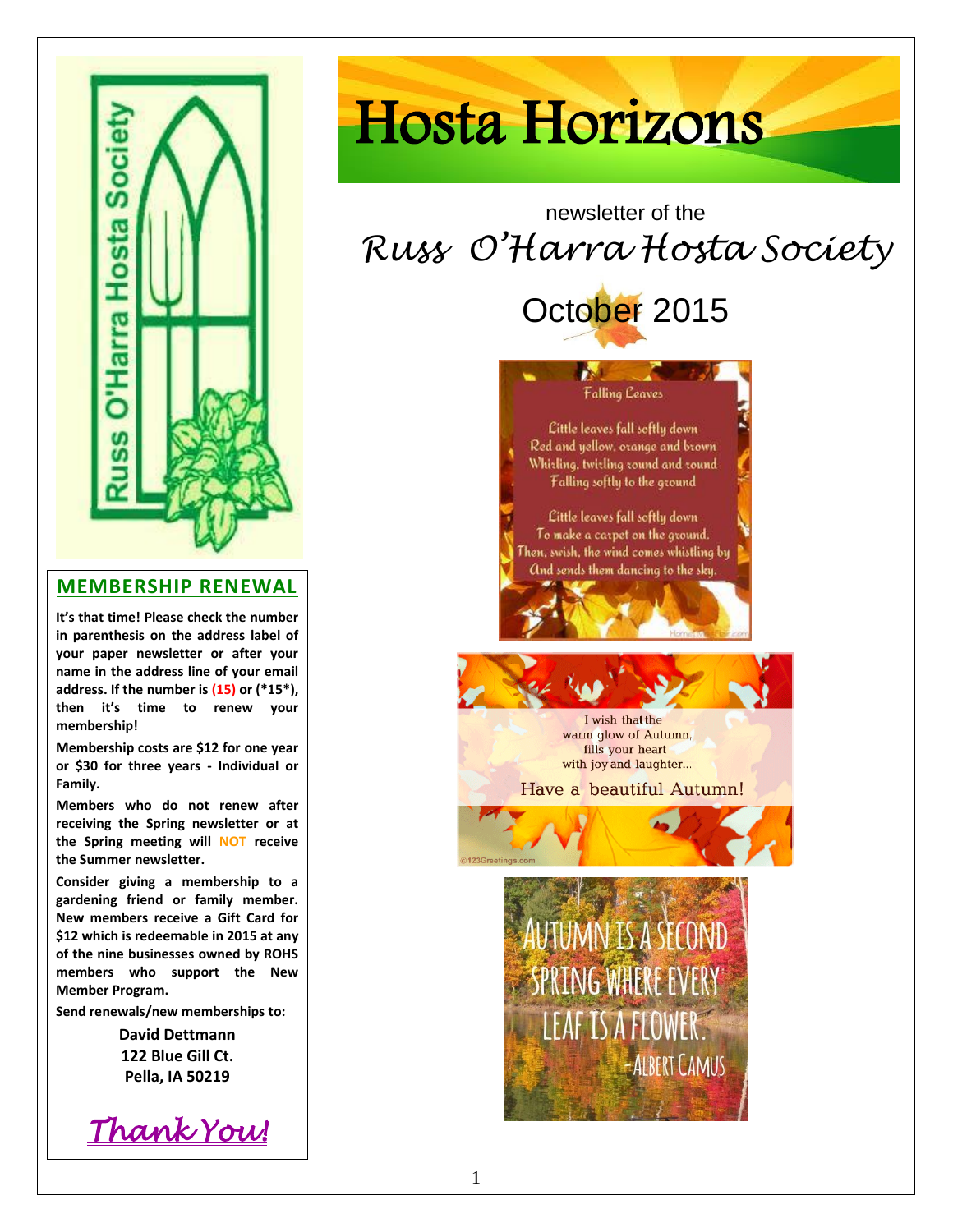# **ROHS Officers**

**Gary Garles, President** 2110 4th Avenue S.E., Altoona, IA 50009 Gary Garles@boblenclandscaping.com: 515-313-6841

**Eve Vanden Broek, Ex-officio** 134 Holland Drive, Pella, IA 50219 [mrstheo@iowatelecom.net;](mailto:mrstheo@iowatelecom.net) 641-627-5316

**Scott Thieben, Vice President** 808 Doran Drive, Boone, IA 50036 [Sthieben@mchsi.com;](mailto:Sthieben@mchsi.com) 515-432-9028

**David Dettmann, Treasurer** 122 Blue Gill Court, Pella, IA 50219 [bdd5097@yahoo.com;](mailto:bdd5097@yahoo.com) 641-627-5097

**Marilyn Gliem, Secretary** 14286 141st Street, Dawson, IA 50066 [gliemdm@msn.com;](mailto:gliemdm@msn.com) 515-465-4407

**Reldon Ramsey, Newsletter Editor** 1560 State Highway 148, Corning, IA 50841 [rohseditor@gmail.com;](mailto:rohseditor@gmail.com) 641-780-9031

**Donna Miller, Hospitality Co-Chair** 1101 Walnut Avenue, Creston, IA 50801 [jpdm@coonvalleytelco.com;](mailto:lisa_swanson@yahoo.com) 641-345-2821

**Lisa Swanson, Hospitality Co-Chair** 118 Jackson Street, Orient, IA 50858 [lisa\\_swanson@yahoo.com;](mailto:lisa_swanson@yahoo.com) 641-337-5605

## **MISSION STATEMENT:**

**The Russ O'Harra Hosta Society is an educational society open to all those interested in the genus** *Hosta***. Its purpose is to promote the growing and enjoyment of hostas including their use in landscape design and the cultivation and development of new cultivars. The goals of the Society shall be in keeping with those of the American Hosta Society.** 

## **Access the ROHS website at [www.rohs.org](http://www.rohs.org/)**



# In This Edition:

**Dates to Remember – p. 2 Membership Renewal – p. 1 ROHS Fall Meeting – p. 4 ROHS on Facebook – p. 2 ROHS Spring Meeting Minutes – p. [3](http://www.123rf.com/photo_9421582_beautiful-crocus-isolated-on-white-eps-8.html)**



# **Dates to Remember**

**Sunday, October 11 – Noon to 4 PM**

## **ROHS Fall Meeting**

**Neal Smith Prairie Life Center, rural Prairie City Speaker: Josh Spece**

# **"It's Not Easy...Being Green"**

**Green hostas are the most underappreciated class of hostas, yet they play a vital role in the garden. Learn how to use green hostas to compliment the rest of your hostas. We'll also see some green hostas that are anything but plain!** 





#### ROHS on Facebook Facebook helps you connect and share with the people in your life.

As of October 2<sup>nd</sup>, the ROHS Facebook page has 474 'Likes' up from 345 on April  $1<sup>st</sup>$ . I will again readily admit that I have been remiss in my duties of posting pictures to the page. In spite of that, new likes have kept a steady pace most weeks. Less is more... There are many beautiful hosta and garden photos that may be viewed on the page. Most new followers are outside of Iowa and many are from Europe.

The ROHS Facebook page is accessible through the Facebook homepage or by the link on the homepage of the ROHS website.

**<https://www.facebook.com/>**

**<http://www.rohs.org/> [https://www.facebook.com/pages/Russ-OHarra-Hosta-](https://www.facebook.com/pages/Russ-OHarra-Hosta-Society/241087079260617)[Society/241087079260617](https://www.facebook.com/pages/Russ-OHarra-Hosta-Society/241087079260617)**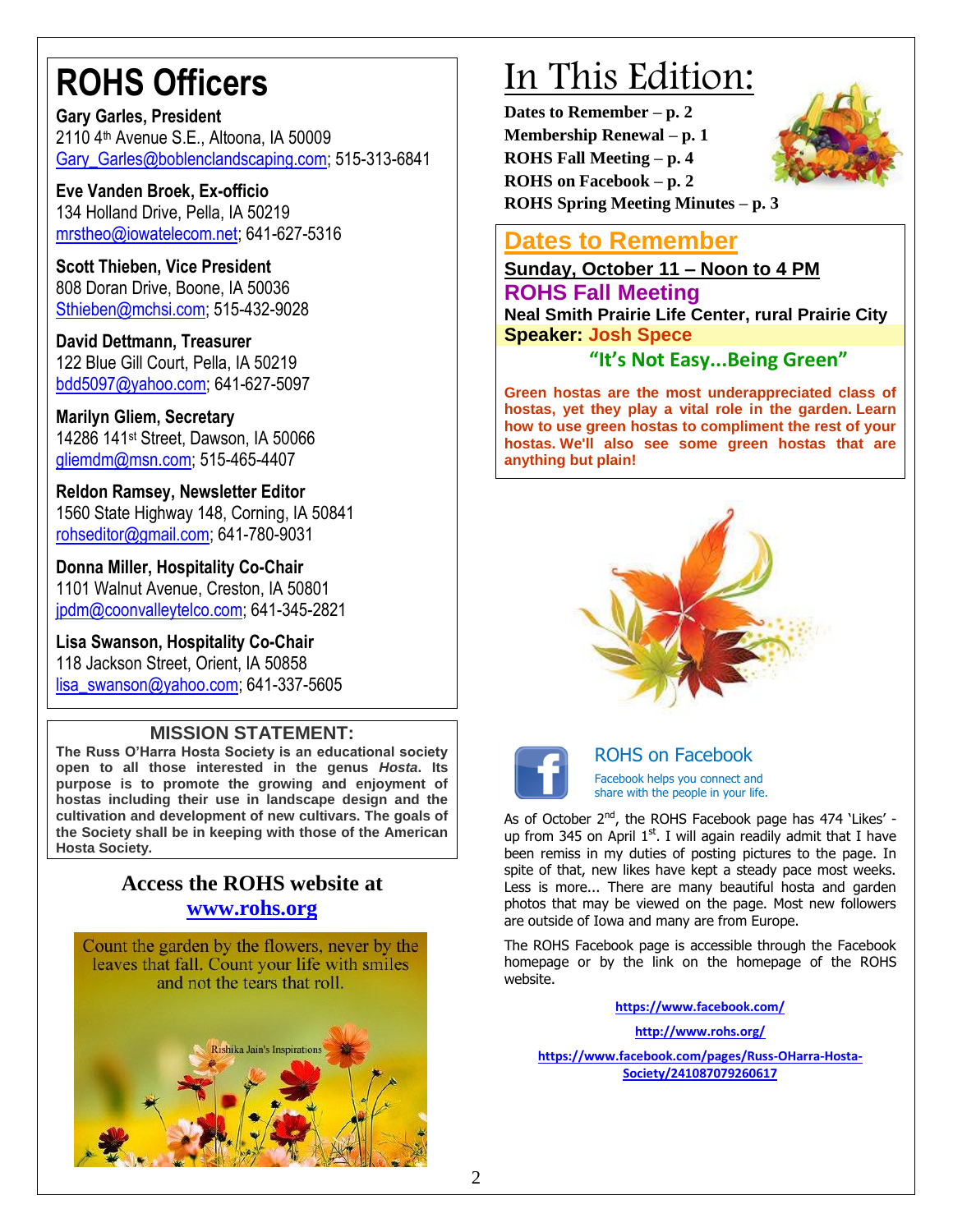#### **ROHS Spring Meeting Minutes Neal Smith Prairie Learning Center April 12, 2015**

#### **Business Meeting:**

Gathering at the Neil Smith Prairie Learning Center, President Gary Garles called the meeting to order at 1:45 p.m.

#### **Officers Reports:**

**Secretary** Minutes of the fall meeting were published in the spring newsletter and on the website.

Don Lewis noted a correction in the minutes, as his title is Dr. Donald Lewis, Entomologist, rather than Ophthalmologist.

Motion to approve the minutes as published, subject to noted correction, was made by Marilyn Gliem and seconded by Julie Johnston. All ayes.

**Treasurer** David Dettmann reported a current balance of \$7,391.61.

The ROHS checking account has been at Bankers Trust and they have been charging the account a monthly fee of \$12.00 plus tax. Eve is employed at Bankers Trust, however, we were allowed no benefit from that status. The account has been changed to Community First Credit Union and the account is interest bearing with no maintenance fees. A Document of Resolution was presented and properly signed so that David is allowed to sign checks and continue acting as Treasurer of ROHS.

The annual liability insurance has been paid, however, from the above noted balance there will be garden tour printing expenses, donation to Neil Smith Prairie Learning Center for spring meeting, Ted Davidson scholarship, and Iowa Arboretum organizational membership dues.

There were a few membership dues received at this meeting and added to the account balance will be all funds generated from auction after garden tours on June 14, 2015.

Motion to accept and approve Treasurer's report was made by Herman Kopitzke and seconded by Deke Gliem. All ayes.

#### **Old Business:**

Joe McNally, Iowa Arboretum Horticulturist, was present at our meeting and spoke of the Hosta bed project. What is expected, what is needed and required. He left sign-up sheets for members to donate Hosta and physical time on the project.

#### **New Business:**

Thank you to Lisa Swanson and Donna Miller, Hospitality Co-Chairs. Scott Thieben spoke of the summer garden tours which will be held on June 14, 2015, with the following gardens for touring: Don & Dee Draper near Ames, Lincoln View Farms, Claudia Levin near Boone, and the Iowa Arboretum where lunch will be served and the auction will take place.

AHS National convention will be in Raleigh, NC, June 18-20, 2015. Midwest Regional Hosta convention will be at Dubuque, IA, July 9-11, 2015.

ROHS next meeting will be October 11, 2015, at the Neil Smith Prairie Learning Center. Eve Vanden Broek mentioned she was approached that if our club members would consider doing volunteer work at the Neil Smith Wildlife Refuge there would be no charge for the meeting room. Discussion proceeded and it was overall agreed with our membership being so vastly located throughout the state, it would probably be an impossible task.

Discussion was held on the possibility of other meeting places and specifics on any and all possibilities are to be brought forward and discussed at our fall meeting.

Ellen Glasgow mentioned the Indianola Garden Club is looking for a speaker on shade gardening for the last week of February.

Discussion was held on a donation for the new pergola at the Iowa Arboretum, which would be of benefit to Hosta gardens to include the Russ O'Harra Hostas. Ellen Glasgow made a motion for ROHS to cover the cost up to \$2,000.00 of materials for the pergola, seconded by David Moody. Motion carried.

#### **Speaker:**

Dr. Donald Lewis, ISU Entomologist, captured our attentions with an interesting and enthralling presentation entitled "Slugs, Cutworms and Nematodes ... Oh My!" Who knew this subject could be so interesting and what great humor in Dr. Lewis' presentation.

Meeting adjourned at 3:12 p.m.